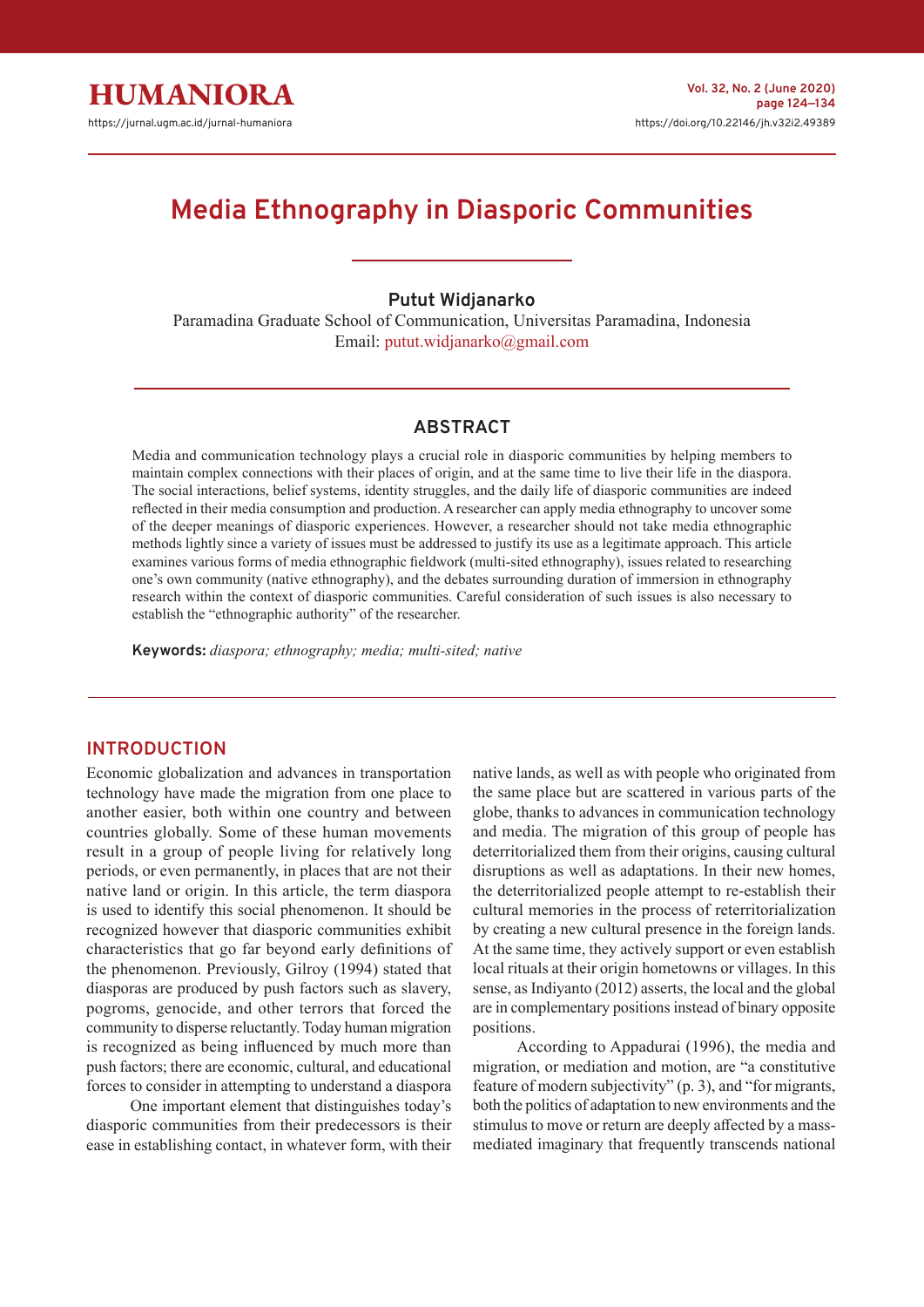space" (p. 6). The Internet, social media, television, radio, are the arena where cultural forms are embodied in the forms of symbolic representations, which then are disseminated and distributed for interaction with other cultural forms. As Murphy & Kraidy (2003, p. 7) stated, "… while globalization may be discursively situated in terms of broad economic, political, and cultural trends, media consumption is one of the defining activities of the global-local nexus as it is perhaps the most immediate, consistent and pervasive way in which "globality" is experienced." Unsurprisingly, the role of both production and consumption of media in the context of diasporic people has been researched by many scholars (e.g., Diraj, 2010; Setianto, 2016; Shumow, 2010; Sun & Sinclair, 2016; Widjanarko, 2007).

Ethnography is a common approach to researching diasporic communities, especially for studies of the role of media in the life of these migrant communities. This is because ethnography can unravel "the nature of locality as a lived experience in a globalized, deterritorialized world" (Appadurai, 1996, p. 52). It also "brings forth the significance of the researchers' field experience, framed by location, culture, gender, race, class, and ethnicity" (Junnilainen & Luhtakallio, 2015, p. 2). Media ethnography, indeed, promises to uncover the deeper meaning of the social interactions, behaviors, belief systems, and the life of diasporic group, as reflected in the media consumption and production of these communities.

It should be noted that some issues need to be addressed to better establish media ethnography as a legitimate method for researching diasporic communities. Ethnography in diasporic communities indeed still maintains the basic tenets of classical/conventional ethnography, such as immersion in the natural setting. However, it also subverts other tenets of classical/ conventional ethnography, such as the nature of sites, the relation of the researcher and the community, and the duration of the ethnography. Careful consideration of such issues will lead to a better understanding of the efficacy and the limitations of this form of ethnography. Attention to such matters will also determine the "ethnographic authority" of a researcher because professional credibility needs to be established rather than taken for granted or assumed. After carefully elucidating some essential features of ethnography, this article argues that media ethnography is an appropriate method to research diasporic communities.

## **ETHNOGRAPHY IN MEDIA STUDIES**

Before delving into the issues pertaining to its application

in diasporic communities, a discussion on the ethnographic method in media studies is first in order. Ethnography, as a research method, has been well-established in the media studies tradition (Tosoni & Stiernstedt, 2016). It began to expand in the 1980s as an alternative to media research driven by survey and content analysis (Junnilainen & Luhtakallio, 2015). It corresponds with the growing acceptance in cultural media (or audience) research that the audience has polysemic power in consuming and interpreting media, unlike other paradigms of research in media such as the "effect" model (as well as content analysis, uses and gratifications, and other approaches).

 The first generation of audience research was articulated by Hall (1973) with his influential article on encoding and decoding. By asserting that audiences have several possibilities to decode (i.e., hegemonic, resistance, or negotiated decoding) the message, Hall showed the fact that the interaction between media and audiences was not unidirectional and straightforward. Media scholars used this paradigm in their research, by basically analyzing the messages or content of—for example, a particular television program or serial—and how audiences dealt with the message. Because in many cases it involved semiotic analysis, it is sometimes referred to as a semiotic or linguistic turn in audience studies.

The second generation of cultural audience research emphasizes the application of an ethnographic method in research (Alasuutari, 1999), hence the ethnographic turn in audience studies. In this tradition, media scholars study the everyday life of a group of people and how a particular program or medium is used or is related to those people. This tradition produces classic qualitative audience studies, such as those conducted by Ang (1985) on the audience of television serial *Dallas* and Radway (1984) on readers of romance novels.

The third generation was started when scholars (such as Allor, 1988; Bird, 1992; Grossberg, 1988; Radway, 1988) began to question the notion of the audience in cultural media studies. The criticism emphasizes that there is no such thing as "the audience" out there, except in the perception of scholars or media producers. In Allor's (1988) words, "The audience exists nowhere; it inhabits no real space, only positions within analytic discourse" (p. 288). Alternatively, in Bird's (2003, p. 185) words, "…the audience is not a discrete, bounded entity sitting still to be studied…".

This reexamination is perhaps best captured in the catchphrases they employ to describe the notion of the audience: the nomadic and dispersed audience (Radway, 1988), the wandering audience (Grossberg, 1988), and the impossible audience (Bird, 1992). The third generation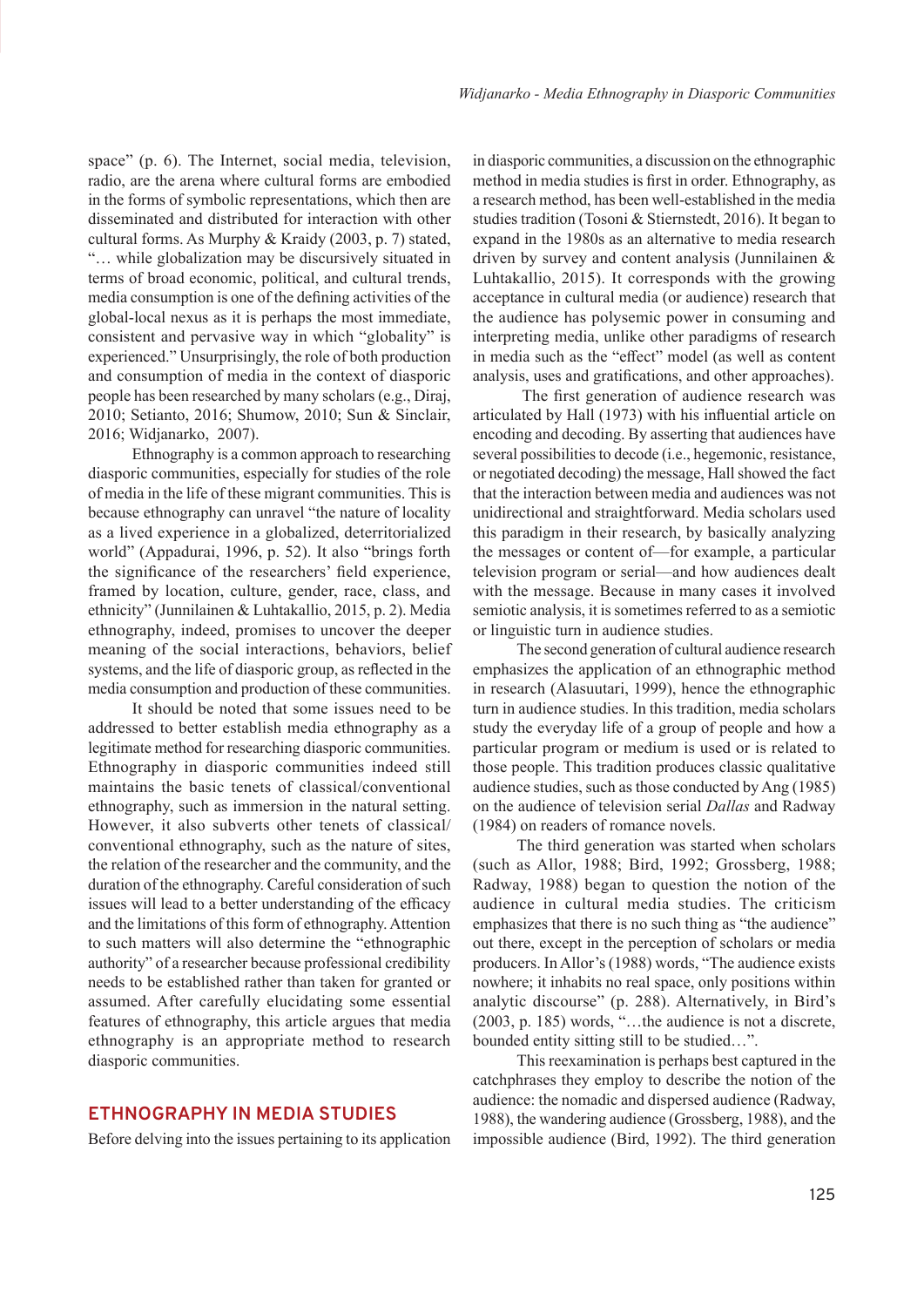approach espouses a broadened framework in conceiving media and media use in people's daily lives beyond analyzing a genre or a show. In other words, it focuses it on contextualizing and seeking connections between media, audience, and the broader culture. We can sense that McLuhan's (1964) famous aphorism, "the medium is the message," resonates in this approach.

This issue on the nature of the audience is even more relevant nowadays, along with the increasingly widespread and deepening scope of globalization everywhere (Bhandari, 2019; Junnilainen & Luhtakallio, 2015; Murphy, 2011; Tosoni & Stiernstedt, 2016). The local diasporic life of migrants is undoubtedly very much interlinked with this global media experience. Therefore, media ethnography as a method to unravel the use, consumption, and production of content and media in such social settings is justified.

Nevertheless, a media ethnographer must not claim to be able to unravel the complete truth about the group of society she or he is studying. The essential criticism of ethnography by positivists "is that it represents a phenomenon from a single perspective and offers little opportunity for confirmation by other researchers" (Paterson, 2017, p. 110). Indeed, as Ang (1996) has pointed out on her ethnography study of the television audience, the meaning attributed by the audience on the television program they are watching is contingent and contextual, depending on any specific situation in which the people consume the television (technological, psychological, and social). Therefore, she wrote, "as a result of this contingency meaning, the range of potential variety in audience practices and experiences becomes exponentially multiplied, indefinite, indeed, if not infinite" (p. 251).

By implication, in order to fully grasp the meanings, the researchers need to posit themselves "everywhere," and be "ceaselessly trying to capture a relentlessly expanding field of contextuality overdetermined, particular realities" (p. 254). Such a position, of course, is impossible, since there would be no research, no matter how ethnographic, which could fully capture real life. Ang suggests that the solution is to admit that an ethnographer, including the ones who research diasporic communities, "... cannot be 'everywhere' but must always speak and write from 'somewhere'" (p. 254).

## **MULTI-SITED ETHNOGRAPHY**

Classical/conventional ethnography is usually associated with doing field research on a group of more or less homogenous people living in a more or less clearly

bounded place—a village, for example. On the contrary, diasporic communities commonly reside in dispersed locations among the locals or even with other diasporic communities from other parts of the world. In responding to such challenges posed by globalization, some scholars have proposed approaches in which ethnography can be utilized in the research. These proposals come in different terminologies, such as multi-sited ethnography (Marcus, 1995, 1999, 2002, 2011), globography (Hendry, 2003), global ethnography (Buroway, 2000; Gille & Riain, 2002), ethnography in the third time-space (Lavie & Swendenburg, 1996), and translocal ethnography (Kraidy & Murphy, 2003).

Most of the approaches mentioned above are variations of Marcus's multi-sited ethnography, which has been accepted as common practice ethnography. According to Falzon (2009), "In terms of method, multisited ethnography involves a spatially dispersed field through which the ethnographer moves—actually, via sojourns in two or more places, or conceptually, by means of techniques of the juxtaposition of data." (p. 2). Marcus (1995), in his most well-known and earliest article on this approach, argues that multi-sited ethnography considers global forces as integral parts of the daily life of the people. These forces were embedded in the connections among sites, even though those sites are spatially separated or take different forms. Therefore, for Marcus,

> Multi-sited research is designed around chains, paths, threads, conjunctions, or juxtapositions of locations in which the ethnographer establishes some form of literal, physical presence, with an explicit, posited logic of association or connection among sites that in fact defines the argument of the ethnography. (p. 105)

For this reason Marcus (1995) identified six possible techniques for multi-sited ethnography, which might be seen as the initial springboard to launch the research with the expectation that it will be malleable and contingent upon the progress of the researcher. The first, *follow the people*, occurs where ethnographers follow and stay with the movement of the subject from one site to another. Second, *follow the thing*, has ethnographers follow the circulation of objects of study (such as commodities, gifts, works of art, etc.) through different contexts. Third, *follow the metaphor*, happens when ethnographers trace something within the realm of discourse (signs, symbols, and metaphors), such as the multi-sited research on AIDS. In the fourth, *follow the plot, story, or allegory*, ethnographers trace stories or narratives in different locales. Five, *follow the life or*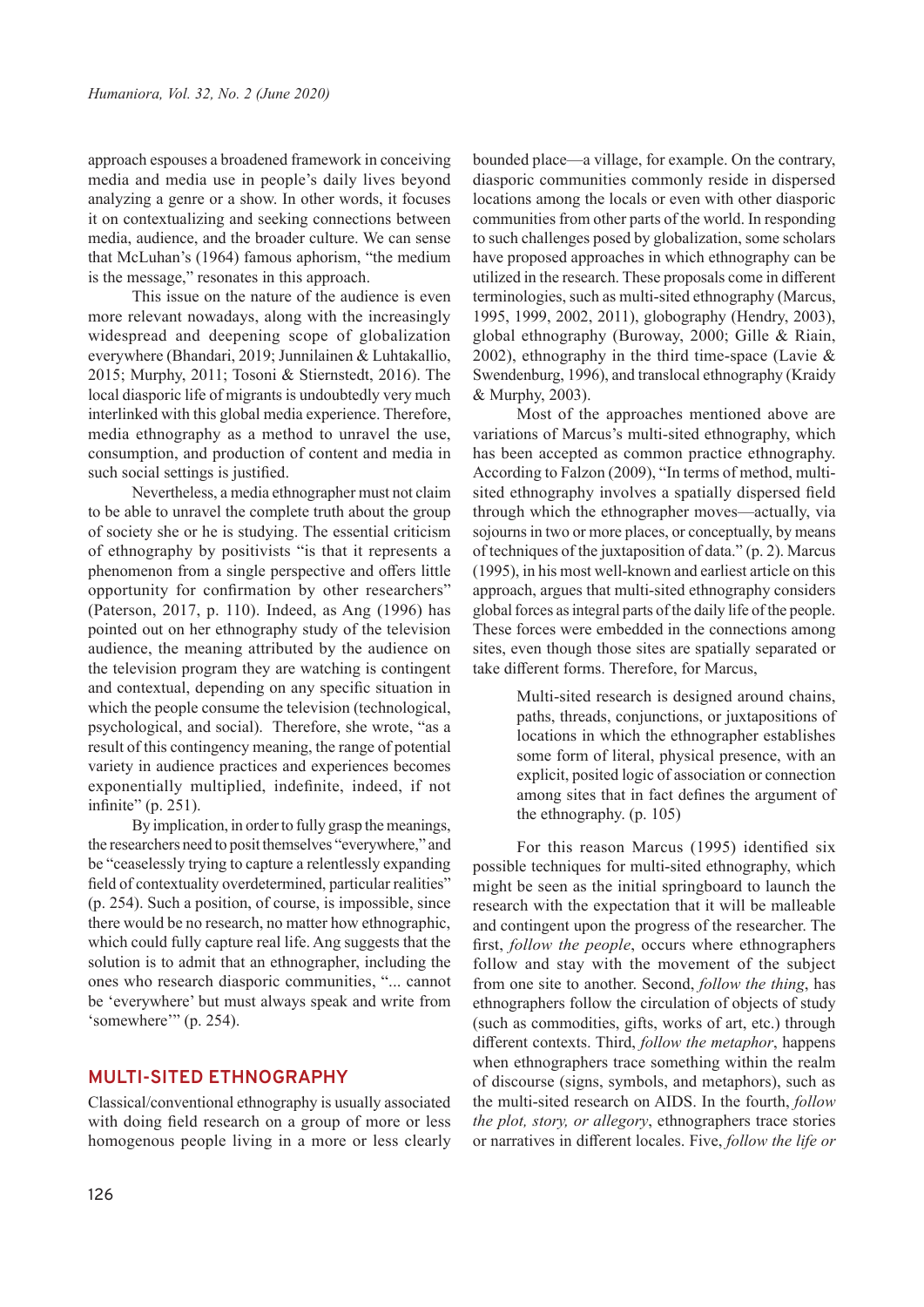*biography*, is where ethnographers design the research around the life history of a particular individual. Finally, six, *follow the conflict,* is where ethnographers deal with parties who are involved in a conflict, a technique that can be used in the context of anthropology of law.

Later, Marcus (1999) distinguished two approaches in practicing multi-sited ethnography, i.e., obvious and non-obvious paradigms. When an ethnographer visits different locations to track the movement of migrants, or the circulation of cultural objects to study the relationship of dispersed communities and their networks, or to follow the allegory or conflict, he or she is conducting an obvious multi-sited ethnography, since the relation of the sites is clear and obvious. The research (interviews and observation) can be done in many physical sitessuch as houses of worship, private homes, public gatherings, ethnic restaurants, ethnic groceries, and other places.

However, there are cases where the relationship and connections between sites are not physical, direct, and clear—in terms of space, time, or social category as well. This issue is dealt with by the non-obvious paradigm of multi-sited ethnography. In this case, multi-sited research does not have to be conducted in several different physical sites. Even though there might be few actual contacts between the sites, what happened in one of the sites is influenced by the imagining of what is going on at the other sites. For Marcus (1999), "Multi-sited research involves innovative ways of bounding the potentially unbounded" (p. 9). Hence, with such an approach, an ethnographer can conduct research on diasporic communities through various media they produce. In this sense, she or he could examine the media, such as printed media the community produces, the Internet (electronic mailing lists, websites) as well as their social media.

### **ON THE "PURITY OF SITES"**

Another challenge confronting the ethnographic method in the globalized and diasporic communities is the notion of the field. This notion has been taken for granted for so long and largely overlooked in the discourse of current anthropology and ethnography. Historically, the introduction of the notions of field and fieldwork in anthropology was inspired by the development of natural sciences (such as zoology, botany, and geology) in the late 19<sup>th</sup> and early 20<sup>th</sup> centuries (Kuklick, 1997). Therefore, following the natural sciences, the more "natural" the field, the more it is desirable as a site of research. It leads to what Gupta & Ferguson (1997) have called the *hierarchy of purity of field sites*, in which some places are more "field-like" than others.

All ethnographic research is thus done "in the field," but some "fields" are more equal than others—specifically, those that are understood to be distant, exotic, and strange. . . . [I]t remains evident that what many would deny in theory continues to be in practice: some places are much more "anthropological" than others (e.g., Africa more than Europe, southern Europe more than northern Europe, villages more than cities) according to the degree of Otherness from archetypal anthropological "home." (p. 13)

In this sense, New York City, Hong Kong, Taiwan, and other big cities as a field site for an ethnographer from Indonesia, for example, is an oxymoron. It does not fit with the archetypal classical ethnographic home.

Fortunately, as Gupta & Ferguson (1997) and Ferguson (2009) show, there have been efforts to rethink the idea of the field by *decentering* and rejecting the hierarchy of field sites. Decentering of field sites acknowledges "different forms of knowledge available from different social and political locations" (Gupta & Ferguson, 1997, p. 37). Thus, the production of ethnography should not only be based on the commitment to location and the presence of the ethnographer, but should also acknowledge different forms of knowledge, such as archives, mass media, public discourse, and novels. For example, a study of a diasporic community that receives heavy media coverage will require the ethnographer to examine the content of the media about the community besides the traditional fieldwork. It is possible that the members of such a community represent themselves according to how the media represent them. In other words, an ethnographer needs to consider various "forms of knowledge" in the community he or she is studying in addition to the traditional observation and participation.

Meanwhile, rejecting the hierarchy of purity of field sites does not mean rejecting the notion of the field altogether. There are still places that can be fields for ethnographers to travel to, because if the field is everywhere, then it is nowhere. Clifford (1997) maintains that there are three anthropological legacies of what constitutes of fieldwork: the role of travel, physical displacement, and temporary dwelling away from home. As Clifford has stated, ". . . some form of travel, of disciplined displacement in and out of one's 'community' (seldom a single place, in any event), will probably remain the norm. . . . Travel, redefined and broadened, will remain constitutive of fieldwork, at least in the near term" (p. 89).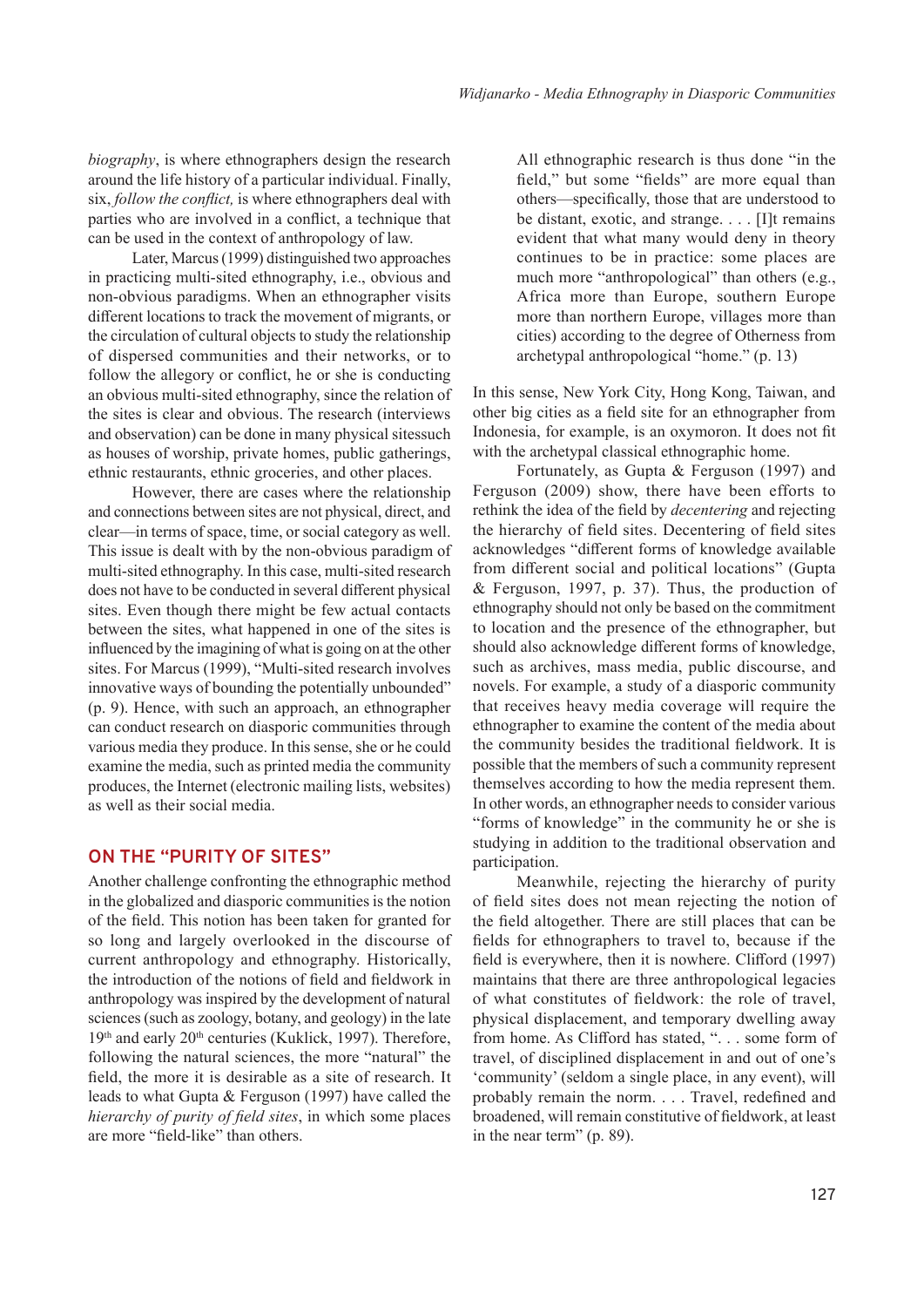Gupta & Ferguson's (1997) rejection of the hierarchy of purity of field sites and Clifford's (1997) assertion of the three anthropological legacies (the role of travel, physical displacement, and temporary dwelling away from home) that constitute fieldwork justify ethnographical research in the big cities. Therefore, for a media ethnographer, the metropolitan New York City, Hong Kong, or Taipei is a justified field site where she or he could research a diasporic community.

#### **ISSUES ON NATIVE ETHNOGRAPHY**

Many studies on diasporic communities are done by ethnographers from the same ethnic groups or nationalities with those communities, including studies on Indonesian diaspora (e.g., Setianto, 2016; Wardana, 2013; Widjanarko, 2007; Zulfikar, 2014). In such a research scenario, the issue of native ethnography needs to be understood. Clifford (1986, p. 9) pointed out that "A new figure has entered the scene, the 'indigenous ethnographers' . . . Insiders studying their own cultures offer new angles of vision and depths of understanding. Their accounts are empowered and restricted in unique ways." Clifford was writing, of course, in the spirit of elucidating the seismic changes in ethnography in response to the current postmodern condition in which the presence of indigenous ethnographers has, among other things, unsettled one of the foundations of anthropology: the issue of "Othering" (Abdelrahmen, 2015).

Interest in studying one's own culture increased from the 1960s onwards, in both the newly independent countries of the so-called Third World, where indigenous scholars started participating in the production of knowledge, and North America, which became a magnet for international students (Altorki & Fawzi El-Solh, 1988a). This growth reached a critical point in the late 1970s and early 1980s when scholars started thinking about inherent issues of indigenous ethnography, such as the advantages and disadvantages of being closely intimate with the culture under study. Debates proliferated over the concept of representation (Who are the "natives"?), or even if there is such a thing.

The growth of interest in this issue is also reflected by the plethora of names used by scholars to label their research: e.g., insider research, autoethnography, indigenous ethnography, native research, introspective research, endogenous research, incultural research, and peer-group research (Messerschmidt, 1981). Indeed, although the terms "indigenous" and "native" are used interchangeably (Balzer, 1995), as are "indigenous" and "insider" (Altorki & Fawzi El-Solh, 1988b), the term "native" was more frequently used in the literature of the period. This is understandable since the term "native" was widely utilized in ethnography, as in the oft-used phrase "going native"—the root of which can be traced back to Malinowksi (1961) when he suggested that "to grasp the native's point of view, his relationship to life, to realize his vision of his world" (p. 290), an anthropologist should "go native."

However, the term "native" as an adjective of anthropology or ethnography is not unproblematic, especially in the historical context of power and knowledge. It has deep roots in colonialism when the colonized people were referred to as natives (Asad, 2002). Therefore, as Appadurai (1988) puts it, the word "native" tends to be used for people who are "distant" from the metropolitan West. . . . Natives are in one place, a place to which explorers, administrators, missionaries, and eventually anthropologists, come. . ." (pp. 36- 37). In Weston's (1997) words, "If one is not born an anthropologist, neither is one born a native. Natives are produced as the object of study that ethnographers make for themselves" (p. 166).

Some scholars deliberately decided to use the word native to describe themselves or their methodology. Balzer (1995), neglecting the colonial roots of the word, felt relatively comfortable with the word, and was willing to describe herself as a "native anthropologist." On the other hand, Kuwayama (2004) has deliberately used the term "native anthropology" for three reasons,

> First, it testifies to the "colonial roots" of anthropology. Second, it draws attention to the 'intrusion' into the academic space of former colonial powers by their subjects. And third, this intrusion signals the radical change taking place in the structure of anthropological knowledge. (p. 3)

Meanwhile, Kraidy (1996) used the term "native" instead of "indigenous" for the reasons unrelated to the issue of colonialism. Kraidy argued that "The word 'native,' although it denotes authenticity and localism, connotatively englobes a spatial movement, a certain displacement" (p. 66). The term "native ethnography" is more commonly used now in many studies later (e.g., Abdelrahmen, 2015; Yoshimura, 2015).

Several further points need to be addressed on this issue. First of all, sharing the same geographic, ethnic, and national background with the people being studied does not automatically make an ethnographer "native". Taking the native designation overlooks the possibility of differences—in terms of gender, class, education, etc. between the ethnographers and the people being studied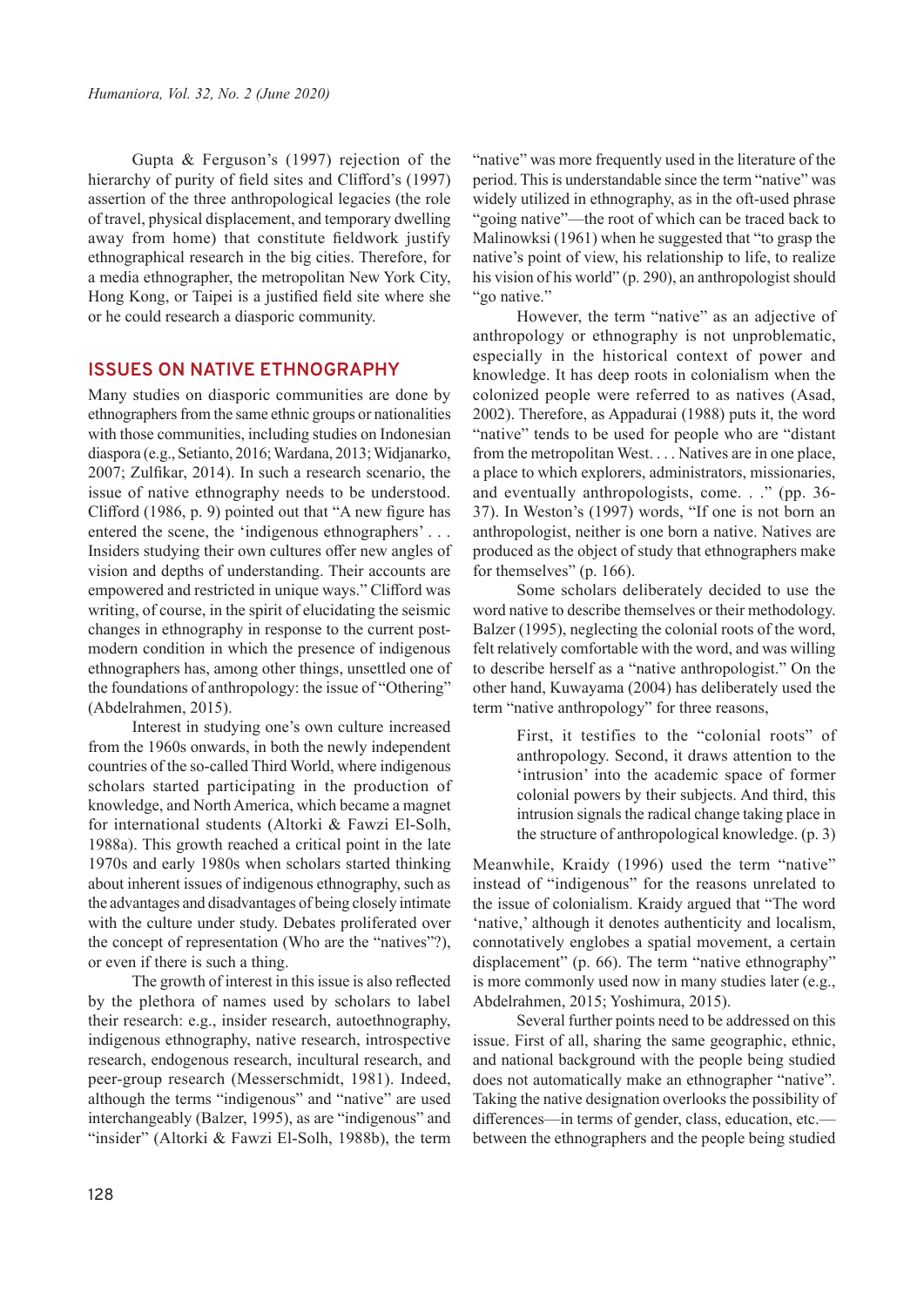that might hinder the ability of the researchers to immerse themselves in the culture they are studying.

Koentjaraningrat (1982), has informed us how the Javanese youth quite quickly accepted him in the villages he was studying. On the other hand, although himself a Javanese, he had had some difficulties in approaching the older people, because they saw him similar to and in the same category as government officials. In another case, he was studying Indonesian Papuan sago gatherers. Although he could converse with them in the eastern dialect version of Indonesian, he felt an atmosphere of suspicion, probably because ". . . I was considered not only a genuine stranger but one who belonged to another nation of colonizers, similar to the Dutch or Japanese" (p. 180). Being an unmarried woman, Altorki (1988) was restricted in her access to men, although she could work with women when she was studying in her native city, Jiddah, Saudi Arabia. Võ (2000) faced similar problems when she was studying Asian Americans in San Diego. In this sense, "native" is a fluid category, and its meaning is dependent upon the social context (Abdelrahmen, 2015; Abu-Lughod, 1988; Acosta-Alzuru, 2005; Aguilar, 1981; Hannoum, 2011; Jacobs-Huey, 2002; Kuwayama, 2004; Ryang, 2005).

This fluidity does not mean that native ethnographers have no differences from, say, non-native ethnographers. In fact, there are claims and counterclaims about the advantages of being one, and what are seen as advantages by proponents of native ethnography are, at the same time considered to be disadvantaged by its critics (Aguilar, 1981; Altorki & Fwazi El-Solh, 1988b; Jacobs-Huey, 2002). The most often mentioned claim is that a native ethnographer will have a relatively closer distance to the societies he or she is about to represent than will the non-native ethnographer by virtue of shared cultural roots and languages. As such, preexisting experiences offer the possibility for the ethnographer to be able to more quickly uncover and attach meanings to patterns encountered in that society—since the ethnographer can understand "a social reality on the basis of minimal clues" (Altorki & Fwazi El-Solh, 1988b, pp. 7-8). Also, it is held that native status ensures access to all information and cultural patterns in the society without altering the social settings, given the fact that native ethnographers are able to blend into situations more smoothly. In other words, if non-native ethnographers are *going out* to a field, native ethnographers are *returning* to a field (Clifford, 1997).

Nevertheless, it is their very familiarity with the culture that is criticized as possibly causing the ethnographers to fail to notice important cultural evidence. Being already immersed in the culture, they may take

the clues for granted. Conversely, being a stranger in the culture, the non-native ethnographer is more readily aware of any clues. In this sense, to produce excellent research, ethnographers need to be able to perform what Aguilar (1981) has put succinctly: "Thus, the outsider must to some extent get into the natives' heads, skins, or shoes, whereas the insider must get out his or her own" (pp. 23-24).

Doing native ethnography research on the diasporic community is posed with the same challenges delineated above. However, being aware of the possible disadvantages of being a native, the ethnographer has to bear in mind this issue throughout the research by continually trying to see things from an outsider's perspective by asking herself why such and such happened in a particular way. While she might not always be successful in her vigilance to maintain an outsider's perspective, this awareness will lead the ethnographer, to a large degree, to make "strange" the assumingly familiar diasporic life.

# **AVOIDING THE CURSE OF BLITZKRIEG ETHNOGRAPHY**

How long is media ethnography research on a diasporic community ethnographic enough? Indeed, the length of time of an ethnographer to live or stay in the field is one of the most debated issues in contemporary ethnography. Malinowski, considered as the "father of ethnography," lived among the Trobrianders for two years during World War I, a period that then became a kind of convention, especially for doctoral students in anthropology, in doing their fieldwork. Later, one year of fieldwork became the norm as well, assuming that living one year with the "natives" would enable anthropologists, again especially doctoral students, to observe one full cycle of activities (Jeffery & Troman, 2004). What about staying three to four months on the field? Is such a research one of what Rits (1980) has called pejoratively "blitzkrieg ethnography"?

What Rits (1980), a trained anthropologist, criticized primarily was the practice of his colleagues' educational researchers who had used ethnography as a mantle for works that were "shoddy, poorly conducted, and ill-conceived" (p. 8), and ignored the epistemological underpinnings of ethnography. He lamented that ethnography was no longer practiced as it used to be: no traditional "rite of passage" when a novice anthropologist must go to the field for an extended time and enmeshed in the life of the site, and ethnographic research had been conducted by scholars who had not had experience in doing so. The same criticisms were also put forward by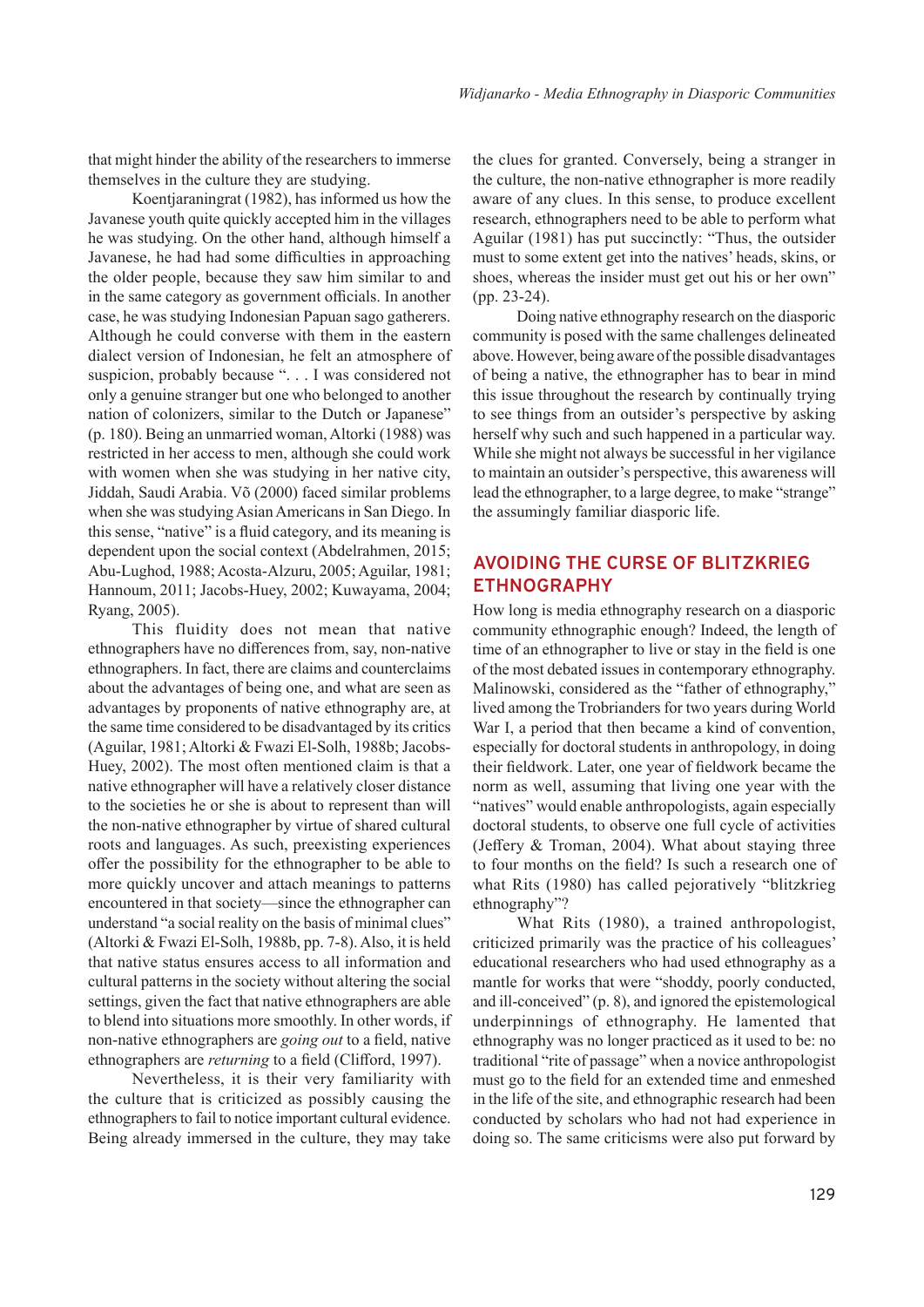Wolcott (1999) to what was so-called "rapid assessment procedures," used to label quick ethnographic research social-impact assessments, such as forestry, animal husbandry, AIDS, etc.

To counter such criticism, Hannerz's (2003) discussion of his multi-site ethnography research on news media foreign correspondents is useful. To begin with, he points out that, especially in a diasporic community, people are less dependent on the annual cycle of seasons—"on planting and harvesting, or on moving herds to greener pastures" (p. 209). Furthermore, he argues that even the sites of the multi-sited research might be short-lived phenomena, as was his study, which relied on international conferences, workshops, or press conferences as the sites.

In some cases, even the "natives" are ephemeral, as shown by Couldry's (2003) research on the Granada Studio Tour (the shooting location of well-known television series *Coronation Street*) in Manchester, England. He believes that the studio was worth studying because it shows how people interact with media and live in a mediated world.

The traditional ethnography model surely will not work in such research settings since "people come together on a temporary basis, often without the knowledge of each other's full context for being there" (p. 51). He conducted a participant-observation study and a large number of open-ended interviews with the visitors, but no follow-up interviews at home. The approach was to engage with as much context as possible for the passing visitors and the reflections they made on navigating the mediated world they were experiencing. Therefore, "The result is a 'passing ethnography,' but one no less serious at that. It represents a serious commitment to engage with the texture of our dispersed but mediated lives" (p. 53). These examples show that if a group of people or a site is considered to be worth studying ethnographically, and the extended time of fieldwork is difficult to maintain because of the nature of the people and the site itself, then the extended time could be a non-factor in the research.

Meanwhile, Jeffrey & Troman (2004) proposed what they called "a compressed time mode" ethnography to avoid blitzkrieg ethnography, a designation for the intense ethnographic research in which researchers inhabit the site "almost permanently for anything from a few days to a month" (p. 538). At the site, researchers must do a lot of "hanging around", absorbing as much as they can of every tiny detail of daily routines, and observation becomes the spearhead of the research. More or less, the same approach is taken by Isaacs (2016) when she does her fieldwork in a fast-paced corporate and business setting

through what she calls "rapid ethnography." She has proved that well designed and executed rapid ethnography will provide the researcher with specific and long lasting benefit. Furthermore, for Knoblauch (2005), to conduct a "focused ethnography," the approach he proposes is one that requires a large amount of work in the preparation and the analysis of data collected in the field, despite the shorter visit to the field. To summarize, Knoblauch (2005) asserts that "…[a focused ethnography] is one legitimate and respectable instrument in the field of ethnographic research" (p. 2).

Pink & Morgan (2013) argue further that what they call "short-term ethnography" is not an inferior way to research compared to a long-term ethnographic immersion, but "it is rather a route to producing alternative ways of knowing about and with people and the environments of which they are part" (p. 359). For them, obtrusive ethnography is the key of the short-term ethnography they propose, in which "the ethnographer seeks to implicate her or himself at the center of the action, right from the start, and engages participants in the project with this intention clearly stated" (p. 355). There is a difference between short-term and long-term ethnography in terms of the "conversation" between what happens in the fieldwork and the theory. In longterm research, the ethnographic-theoretical dialog is less intense, and it might take place at several points of time during the research (in a conference or preliminary work presentation to colleagues, for example). The ethnographer could concentrate on the observation and data collection first for a considerable amount of time and engage them with the theory later. On the contrary, Pink & Morgan (2013) argue, in short-term ethnography, the dialogue between theory and ethnography should be maintained more intensely as the research develops, not only because of the limitation of time but also because the research question is more specific and pinpointed. This strategy, certainly, can be adopted by a media ethnographer researching a diasporic community.

Furthermore, as previously mentioned, many researchers working on diasporic communities are native ethnographers. The fact of being a native, with his or her preexisting knowledge and experience, is also a factor that can speed up the ethnography. As Jacobs-Huey (2002) stated, language and discourse knowledge are useful in understanding the culture quicker than can be done by outsiders. The "native-ness" of ethnographers is also mentioned by Marcus (1998) as one of the issues when he replied to the criticism that claims that multi-sited ethnography had undermined the "depth" or substance of fieldwork. In the traditional Malinowskian fieldwork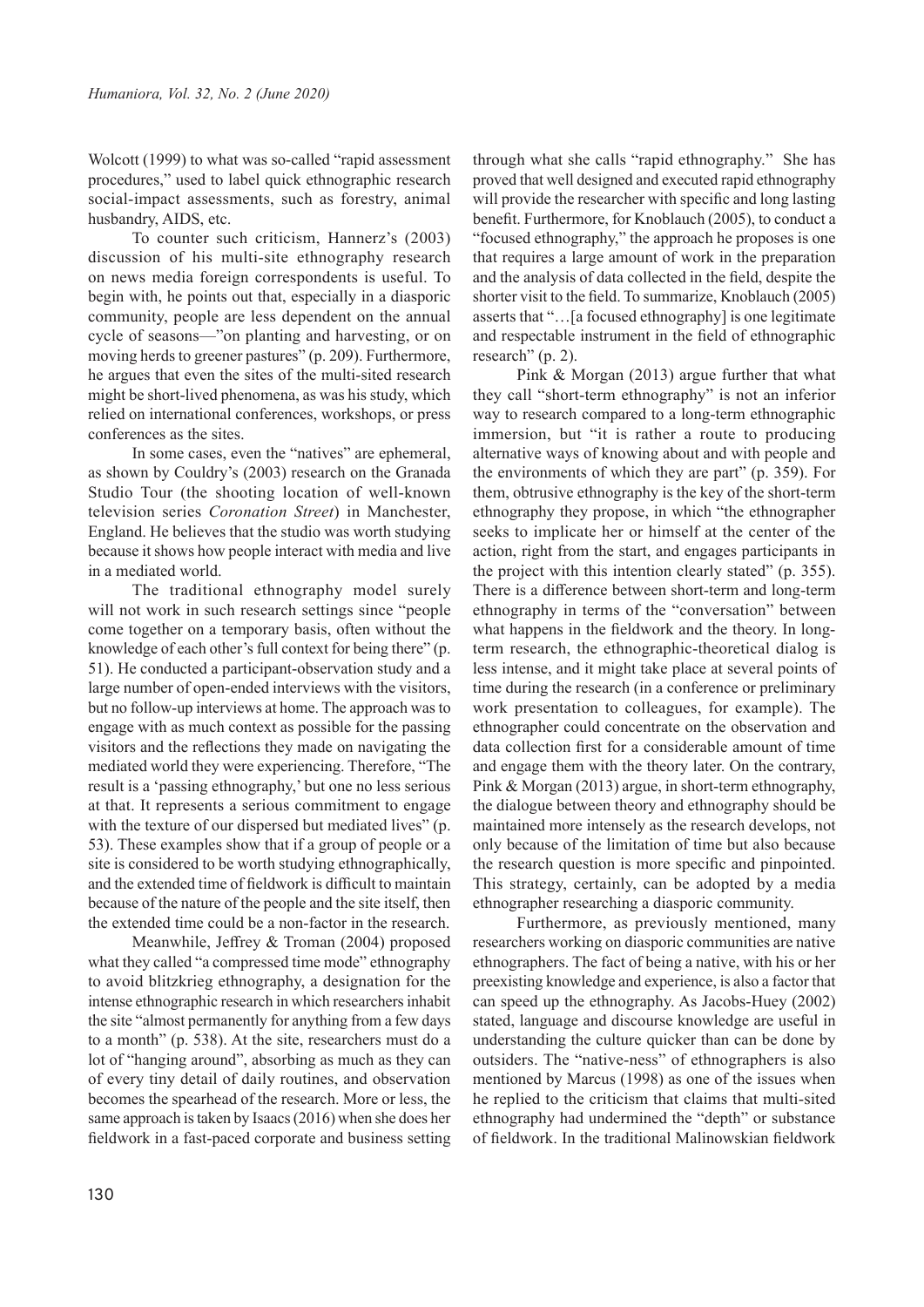model, depth could be attained only by living several years in the fieldwork in order for the ethnographers to discover how the society functioned around such topics as kinship, rituals, social institutions and structures, etc. However, Marcus argues that the emphasis on reflexivity in the design and the construction of multi-sited ethnographic fieldwork could maintain the depth of the research result. The question of identity, which is related to the researcher's preexisting extent of relationship and the connection to the community under study, has become important. In other words, a researcher's ethnic or national affiliation with the diasporic community becomes advantageous in shorter-term ethnography.

### **CONCLUSION**

Globality and locality, as well as identity and issues of belonging (Indiyanto, 2012), are strongly reflected in media consumption and production behavior in both individuals and collectives in the diasporic community. Various media forms, whether it is printed (books, magazines, newspapers, etc.), audiovisual (photography, video, CD, DVD, etc.), digital (social media, websites, online news, etc.), and even what Morley (2000) called as "small media" (posters, pictures and ethnic nuances of ornaments mounted on the walls of the house, etc.), have become representations of the diasporic life struggle. Therefore, to unravel the deeper meanings of these diasporic experiences, a researcher is strongly advised to use media ethnography.

Ethnographers should consider and recognize issues related to the use of ethnographic media in a diasporic context as an evolving methodology. In many cases, techniques that have only recently been accepted may contradict classical/conventional ethnography, which is mainly applied in the field of anthropology. By acknowledging these issues, ethnographers will be able to realize the strengths, weaknesses, capabilities, and limitations of media ethnography so that they can conduct research and report the results of their research appropriately, hence establishing her or his "ethnographic authority." Multi-sitedness, the status of sites, the "nativeness" of the ethnographers and the length of fieldwork do not limit the efficacy of media ethnography in diasporic communities.

Finally, no matter how sophisticated the research that is carried out, media ethnography does not claim the results of research as a single truth. One of the main underlying paradigms, although frequently unspoken, of the traditional ethnography is that the "primitive," the "others," the "natives" were unable to speak for

themselves. It was assumed that the task of ethnographers was to reveal the natives' cultures and to present them as fully as possible to the "civilized" readers. In the 1980s, however, these ideas were challenged and under serious critique in what Marcus & Fischer (1986) have called as the "crisis of representation." Thet asserted that ethnographers could no longer claim their authority over the "Others" and the totality of culture they try to represent in their writings.

Consequently, as Clifford (1986) argues, "Ethnographic truths are thus inherently partial committed and incomplete.' (p. 7). An ethnographer, thus, must be ready to admit that, in Denzin's (1997) words, "No text can do everything at once. The perfect ethnography cannot be written" (p.287). So do, certainly, media ethnographers researching diasporic communities.

#### **REFERENCES**

- Abdulrehman, M. S. (2015). Reflections on native ethnography by a nurse researcher. *Journal of Transcultural Nursing, 28*(2), 152-158.
- Abu-Lughod, L. (1988). Fieldwork of a dutiful daughter. In S. Altorki, & C. Fawzi El-Solh, *Arab women in the field: Studying your own society* (pp. 139-161)*.*  Syracuse, NY: Syracuse University Press.
- Acosta-Alzuru, C. (2005). Home is where my heart is: reflections on doing research in my native country. *Popular Communication, 3*(3), 181-193.
- Aguilar, J. A. (1981). Insider research: An ethnography of a debate. In D. A. Messerschmidt, *Anthropologists at home in North America: Methods and issues in the study of one's own society* (pp. 15-26). Cambridge: Cambridge University Press.
- Alasuutari, P. (1999). Introduction: Three phases of reception studies. In P. Alasuutari (Ed.), *Rethinking the media audience: The new agenda* (pp. 1-21). London: Sage.
- Allor, M. (1988). Relocating the site of the audience. *Critical Studies in Mass Communication, 5,* 217-233.
- Altorki, S. (1988). At home in the field. In S. Altorki, & C. Fawzi El-Solh, *Arab women in the field: Studying your own society* (pp. 49-68)*.* Syracuse, NY: Syracuse University Press.
- Altorki, S., & Fawzi El-Solh, C. (Eds.). (1988a). *Arab women in the field: Studying your own society.* Syracuse, NY: Syracuse University Press.
- Altorki, S., & Fwazi El-Solh, C. (1988b). Introduction. In S. Altorki, & C. Fawzi El-Solh, *Arab women in the field: Studying your own society* (pp. 1-23)*.* Syracuse, NY: Syracuse University Press.
- Ang, I. (1985). *Watching Dallas: Soap opera and melodramatic imagination.* London & New York: Metheun.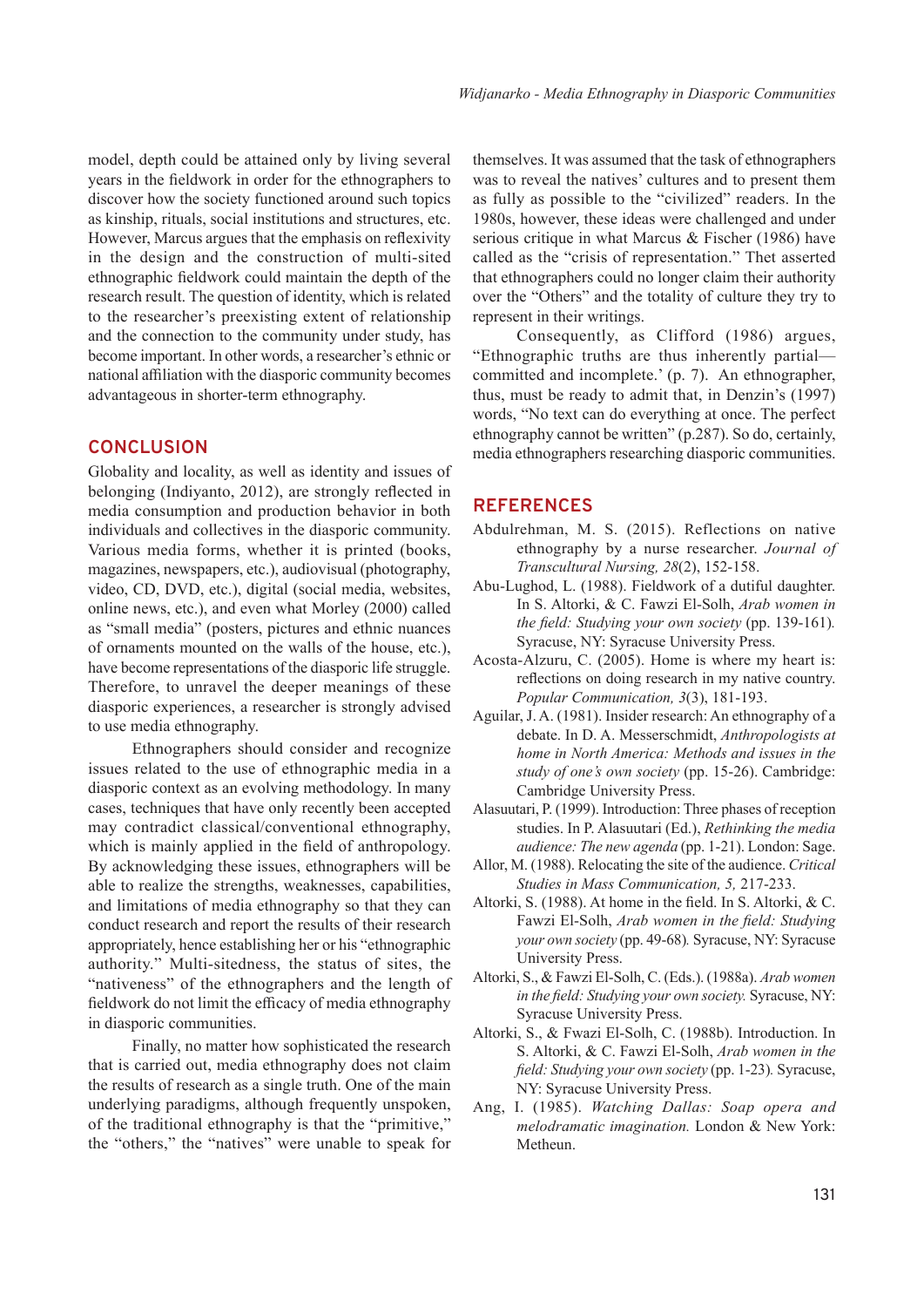- Ang, I. (1996). Ethnography and radical contextualism in audience studies. In J. Hay, L. Grossberg, E. Wartella (Eds.), *The audience and its landscape* (pp. 247-264). Boulder: Westview Press.
- Appadurai, A. (1988). Putting hierarchy in its place. *Cultural Anthropology, 3*(1), 36-49.
- Appadurai, A. (1996). *Modernity at large: Cultural dimension of globalization.* Minneapolis: University of Minnesota Press.
- Asad, T. (2002). From the history of colonial anthropology to the anthropology of Western hegemony. In J. Vincent (Ed.), *The anthropology of politics: A reader in ethnography, theory, and critique* (pp. 133-142). Malden, MA: Blackwell Publishers.
- Balzer, M. M. (1995). What's "native" about non-Russian anthropology? In M. M. Balzer (Ed.), *Culture incarnates: Native anthropology from Russia* (pp. 3-30). Armonk, NY: M.E. Sharpe.
- Bhandari, K. B. (2019). Media ethnography: Demands alternative. *The Qualitative Report, 24*(1), 193-203.
- Bird, E. (1992). Travels in nowhere land: Ethnography and the "impossible" audience. *Critical Studies in Communication, 9,* 250-260.
- Bird, E. (2003). *The audience in everyday life: Living in a media world.* Routledge: New York and London.
- Buroway, M. (2000). Introduction: Reaching for the global. In M. Buroway, et al. (Eds.), *Global ethnography: Forces, connections, and imaginations in a postmodern world* (pp. 1-40). Berkeley: University of California Press.
- Clifford, J. (1986). Partial truths. In J. Clifford & G. E. Marcus, (Eds.), *Writing culture: The poetics and politics of ethnography* (pp*.* 1-26). Berkeley: University of California Press.
- Clifford, J. (1997). *Routes: Travel and translation in the late twentieth century.* Cambridge, MA: Harvard University Press.
- Couldry, N. (2003). Passing ethnographies: Rethinking the sites of agency and reflexivity in a mediated world. In P. M. Murphy and M. M. Kraidy, *Global media studies: Ethnographic perspectives* (pp. 40-56). New York and London: Routledge.
- Denzin, N. K. (1997). *Interpretive ethnography: Ethnographic practices for the 21st century.* Thousand Oaks: Sage Publications.
- Diraj, M. (2010). Muslim punks online: A diasporic Pakistani music subculture on the Internet. *South Asian Popular Culture, 8*(2), 181-194.
- Falzon, M. A. (2009). Multi-sited ethnography: Theory, praxis, and locality in contemporary research. In M. A. Falzon (ed). *Multi-sited ethnography: Theory, praxis, and locality in contemporary research* (pp. 1-23). Surrey, UK & Burlington, USA: Ashgate.

Ferguson, J. (2009). Novelty and method: Reflections

on global fieldwork. In M. A. Falzon (ed). *Multisited ethnography: Theory, praxis, and locality in contemporary research* (pp. 195-207). Surrey, UK & Burlington, USA: Ashgate.

- Gille, Z., & Riain, S. Ó. (2002). Global ethnography. *Annual Review of Sociology, 28,* 271-295.
- Gilroy, P. (1994). Diaspora. *Paragraph*, *17*(1), 207-212.
- Grossberg, L. (1988). Wandering audiences, nomadic critics. *Cultural Studies, 2*(3), 377-390.
- Gupta, A., & Ferguson, J. (1997). Discipline and practice: "The field" as site, method, and location in anthropology. In A. Gupta & J. Ferguson, *Anthropological locations: Boundaries and grounds for a field science* (pp. 1-46). Berkeley: University of California Press.
- Hall, S. (1973). *Encoding and decoding in the television discourse.* Birmingham: Centre of Cultural Studies, University of Birmingham.
- Hannerz, U. (2003). Being there . . . and there . . . and there: Reflections on multi-site ethnography. *Ethnography, 4*(2), 201-216.
- Hannoum, A. (2011). The (re)turn of the native: Ethnography, anthropology, and nativism. In H. Seneviratne (Ed.), *The anthropologist and the native: Essays for Gananath Obeyesekere* (pp. 423-444). Anthem Press.
- Hendry, J. (2003 ). An ethnography in the global arena: Globography perhaps? *Global Networks, 3*(4), 497- 512.
- Indiyanto, A. (2012). The politics of belonging: Plundering the local, claiming the global. *Humaniora, 24*(3)*,* 245-254.
- Isaacs, E. (2016). The value of rapid ethnography. In B. Jordan, *Advancing ethnography in corporate environments: Challenges and emerging opportunities* (pp. 92-107). New York: Routledge.
- Jacobs-Huey, L. (2002). The natives are gazing and talking back: Reviewing the problematics of positionality, voice, and accountability among "native" anthropologists. *American Anthropologist, 104*(3), 791-804.
- Jeffrey, B., & Troman, G. (2004). Time for ethnography. *British Education Research Journal, 30*(4), 535-548.
- Junnilainen, L. & Luhtakallio. E. (2015). Media Ethnography. In Mazzoleni (ed.). *The International Encyclopaedia of Political Communication.* John Wiley & Sons.
- Knoblauch, H. (2005). Focused ethnography. *Forum: Qualitative Social Research, 6*(3). Retrieved from http://www.qualitative-research.net/index.php/fqs/ article/view/20/43, August 24, 2019.
- Koentjaraningrat. (1982). Anthropology in developing countries. In H. Fahim, (Ed.), *Indigenous anthropology in non-Western countries: Proceedings of a Burg Wartenstein Symposium* (pp. 176-191)*.*  Durham, NC: Carolina Academic Press.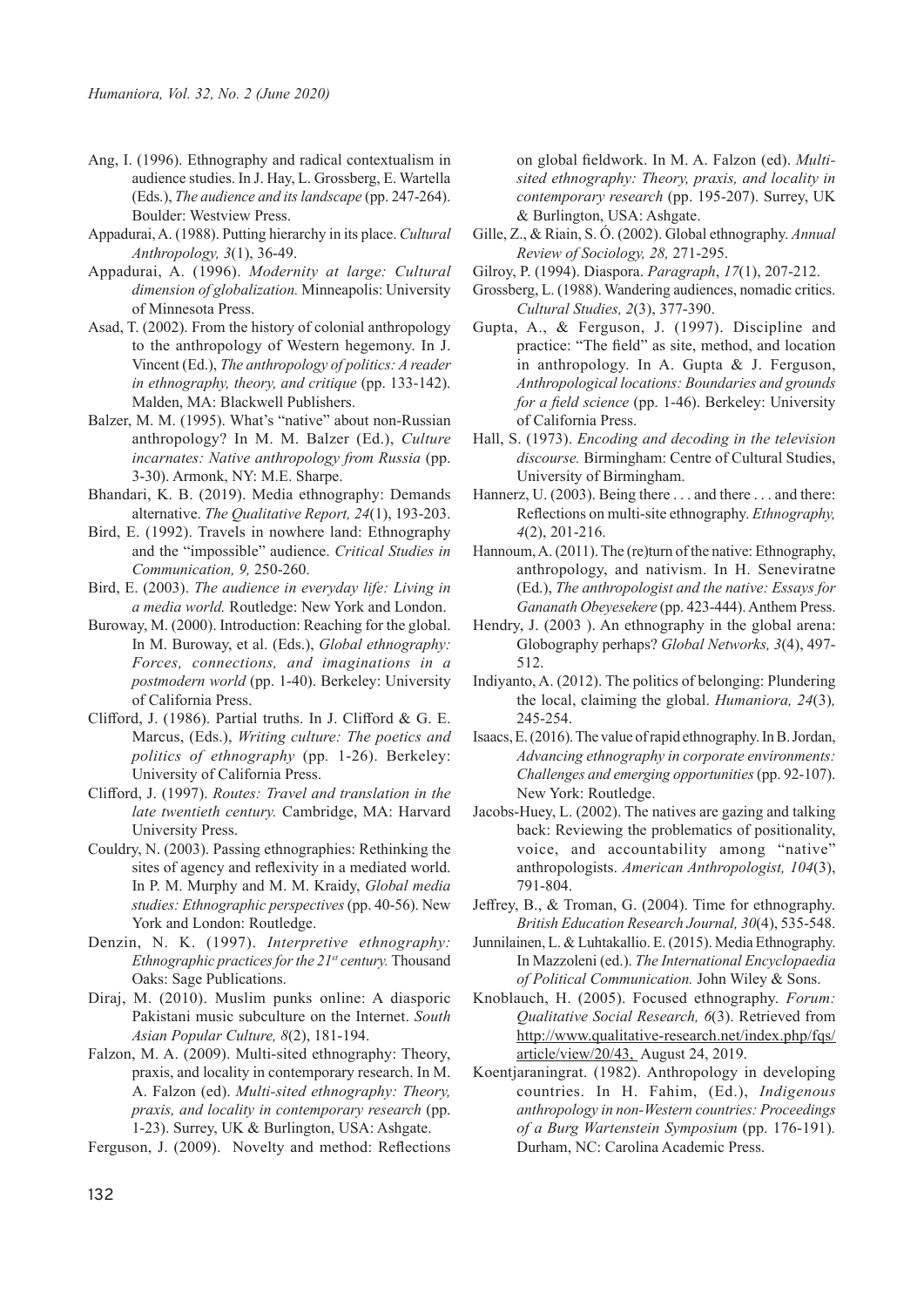- Kraidy, M. M. (1996). Towards a semiosphere if hybrid identities: A native ethnography of glocalization*. Unpublished doctoral dissertation*, Ohio University, Athens.
- Kraidy, M. M., & Murphy, P. D. (2003). Media ethnography: Local, global, or translocal? In P. M. Murphy and M. M. Kraidy, *Global media studies: Ethnographic perspectives* (pp. 299-307). New York and London: Routledge.
- Kuklick, H. (1997). After Ishmael: The fieldwork tradition and its future. In A. Gupta & J. Ferguson, *Anthropological locations: Boundaries and grounds for a field science* (pp. 47-65). Berkeley: University of California Press.
- Kuwayama, T. (2004). *Native anthropology: The Japanese challenge to Western academic hegemony.*  Melbourne: Trans Pacific Press.
- Lavie, S., & Swedenburg, T. (1996). Between and among the boundaries of culture: Bridging text and lived experience in the third time space. *Cultural Studies, 10*(1), 154-179.
- Malinowski, B. (1961). *Argonauts of the Western Pacific: An account of native enterprise and adventure in the archipelagoes of Melanesian New Guinea.* New York: E. P. Dutton & Co., Inc.
- Marcus, G. E. (1995). Ethnography in/of the world system: The emergence of multi-sited ethnography. *Annual Review of Anthropology, 24*, 95-117.
- Marcus, G. E. (1998). *Ethnography through thick and thin.* Princeton, NJ: Princeton University Press.
- Marcus, G. E. (1999). What is at stake—and is not—in the idea and practice of multi-sited ethnography. *Canberra Anthropology, 22*(2), 6-14.
- Marcus, G. E. (2002). Beyond Malinowski and after *Writing Culture*: On the future of cultural anthropology and the predicament of ethnography*. The Australian Journal of Anthropology, 13*(2), 191-199.
- Marcus, G. E. (2011). Multi-sited ethnography: Five or six things I know about it now. In S. Coleman & P. von Hellerman (eds.), *Multi-sited ethnography: Problems and possibilities in the translocation of research methods* (pp. 16-32). New York & London: Routledge*.*
- Marcus, G. E., & Fischer, M. M. (1986). *Anthropology as cultural critique: An experimental moment in the human sciences.* Chicago: The University of Chicago Press.
- McLuhan, M. (1964). *Understanding media, the extension of man.* New York: Mentor Book.
- Messerschmidt, D. A. (Ed.) (1981). *Anthropologists at home in North America: Methods and issues in the study of one's own society*. Cambridge: Cambridge University Press.
- Morley, D. (2000). *Home territories: Media, mobility, and*

*identity.* London & New York: Routledge.

- Murphy, P. (2011). Locating media ethnography. In V. Nightingale, *The handbook of media audiences* (pp. 380-401). West Sussex, UK: John Wiley & Sons.
- Murphy, P. & Kraidy, M. (2003). Towards an ethnographic approach to global media studies. In P. Murphy & M. Kraidy, *Global media studies, Ethnographic perspectives.* New York: Routledge.
- Paterson, C. A. (2017). The ethnography of digital journalism. In B. Franklin & S. Eldredge (eds.) *The Routledge Companion to Digital Journalism Studies* (pp. 108-116). Routledge: Abingdon, Oxfordshire.
- Pink, S. & Morgan, S. (2013). Short-term ethnography: Intense routes to knowing. *Symbolic Interaction, 36*(3), 351-361.
- Radway, J. A. (1984). *Reading the romance: Women, patriarchy, and popular culture.* The University of North Carolina Press: Chapel Hill.
- Radway, J. A. (1988). Reception study: Ethnography and the problems of dispersed audiences and nomadic subjects. *Cultural Studies, 2*(3), 359-376.
- Rits, R.C. (1980). Blitzkrieg ethnography: On the transformation of a method into a movement. *Educational Researcher, 9*(2), 8-10.
- Ryang, S. (2005). Dilemma of a native: On location, authenticity, and reflexivity. *The Asia Pacific Journal of Anthropology, 6*(2), 143-157.
- Setianto, Y. P., (2016). Media use and mediatization of transnational political participation: The case of transnational Indonesians in the United States. *Unpublished doctoral dissertation*, Ohio University, Athens.
- Shumow, M. (2010). "A foot in both worlds": Transnationalism and media use among Venezuelan immigrants in South Florida. *International Journal of Communication, 4,* 377-397.
- Sun, W. & Sinclair, J. (Eds.). (2016). *Media and communication in the Chinese diaspora: Rethinking transnationalism.* London & New York: Routledge.
- Tosoni, S. & Stiernstedt, F. (2016). Media ethnography for busy people. In Kramp, L et al. (eds.). *Politics, civil society, and participation: Media and communications in a transforming environment.*  Bremen.
- Võ, L. T. (2000). Performing ethnography in Asian-American communities: Beyond the insider-versusoutsider perspective. In M. F. Manalansan, IV, *Cultural compass: Ethnographic exploration of Asian America* (pp. 17-37). Philadelphia: Temple University Press.
- Wardana, A. (2013). "Living in-between": The multiple integration trajectories of the London Indonesian Muslim immigrants*. Unpublished doctoral dissertation*, University of Essex.